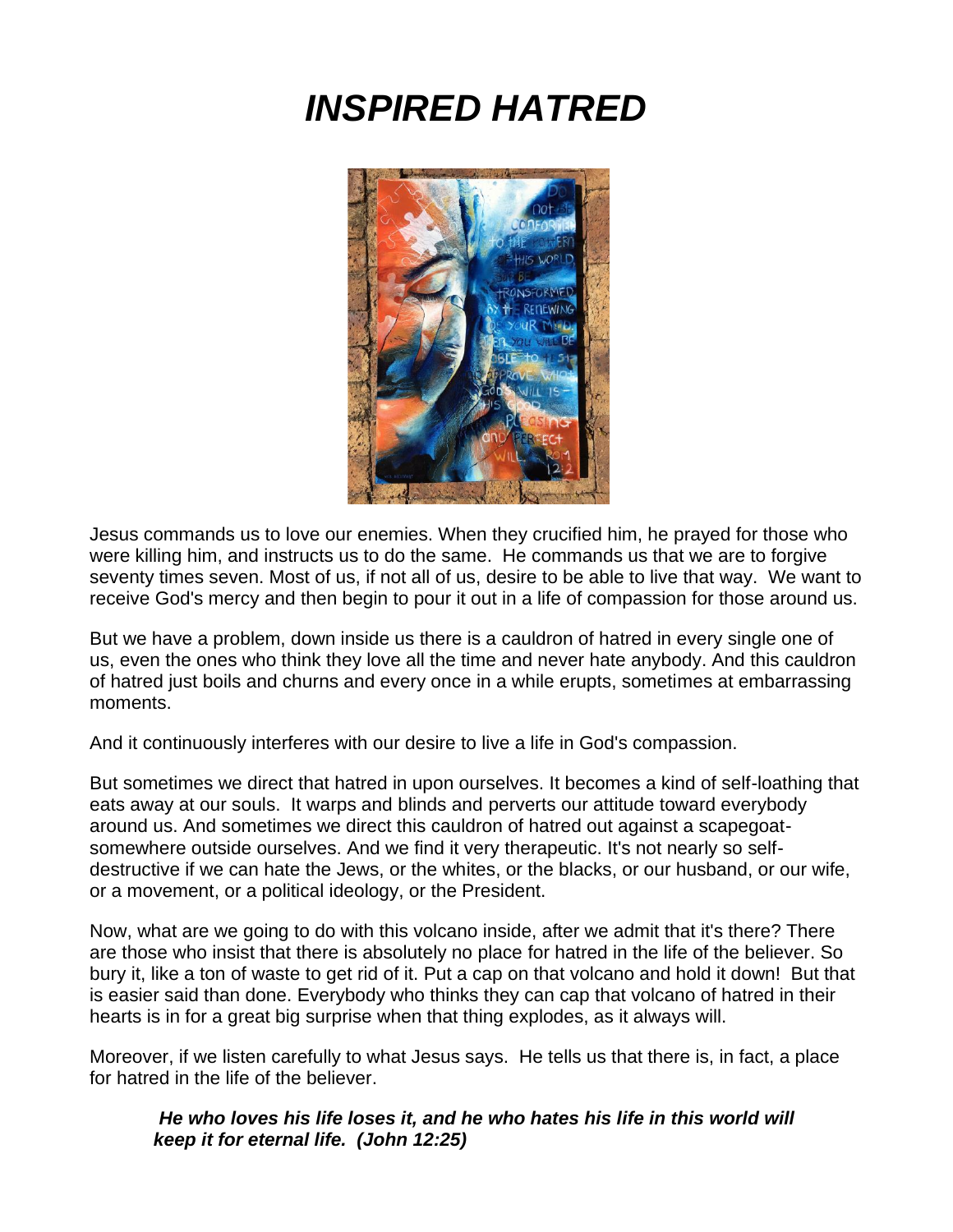*Now great multitudes accompanied him; and he turned and said to them, "If any one comes to me and does not hate his own father and mother and wife and children and brothers and sisters, yes, and even his own life, he cannot be my disciple. (Luke 14:25-26)*

What we have to learn to do is channel the volcano, so that we begin to hate the things we need to hate.



If you're ever going to have a clean house, you're going to have to learn to hate the dirt. So long as you're satisfied with all that crud around, you'll never have a clean house.

If you're ever going to get rid of the excess weight, you're going to have to learn to hate the fat.

If you're ever going to get rid of the clutter in your mind, you're going to have to hate that clutter.

So in order to be able to love what needs to be loved, we also have to be able to hate what needs to be hated.

-If we're going to love God with all our heart, soul, strength and mind

-If we're going to love the lost sheep of the House of Israel

-If we're going to love even our flesh and blood enemies

… then we have to know who our real enemy is, and we have to learn to hate him.

## **We need to learn recognize and to hate our real enemy with absolute, passionate hatred**

Suppose that shortly after you start following Jesus a wonderful new friend comes into your life. The most understanding and interesting friend you've ever had. Why, this friend just seems to know you like a book. You can talk about anything to this friend, share any problem and your friend always has an answer that makes you feel better. Compared with this wonderful new friend, all your brothers and sisters in the Lord look quite pale, immature and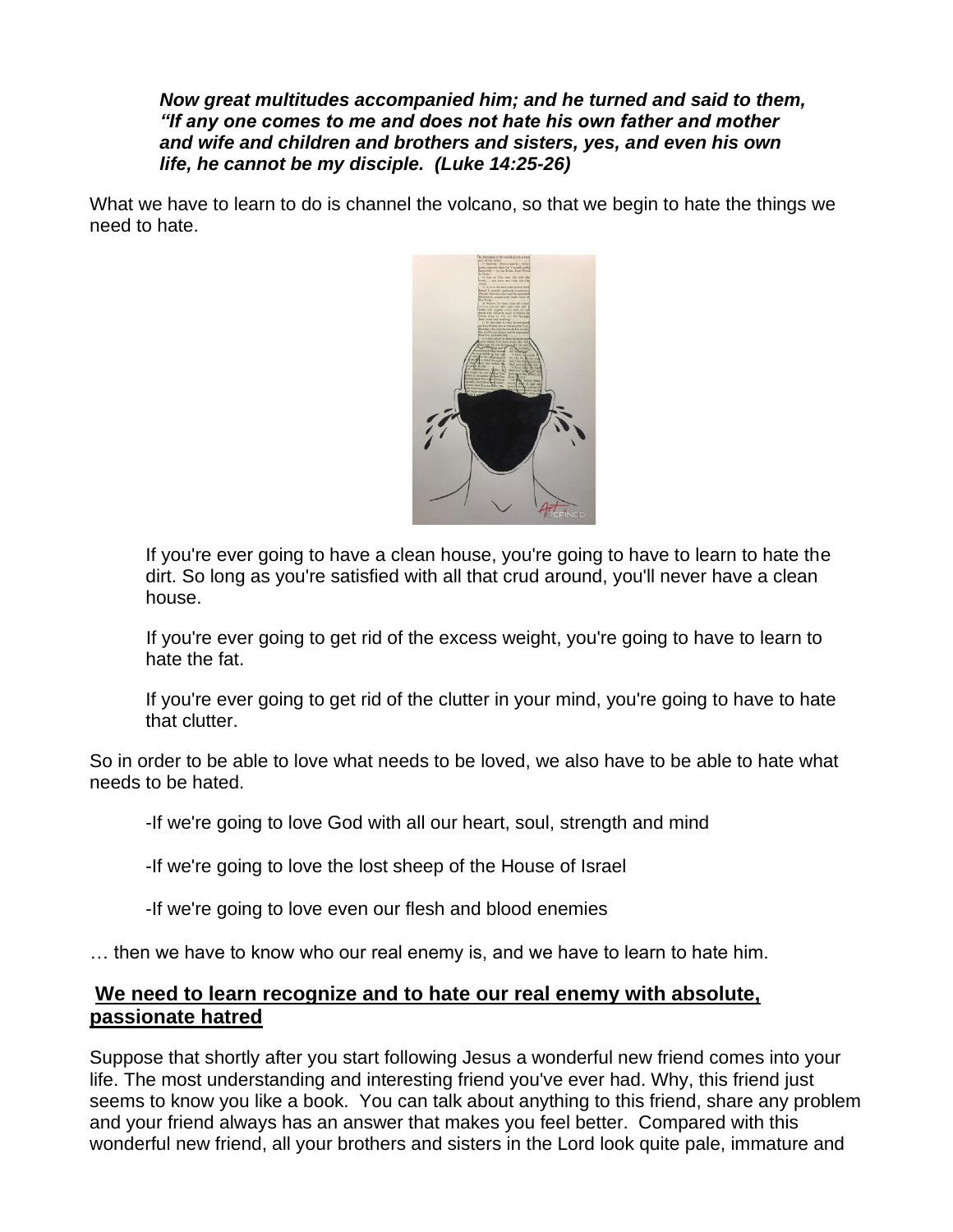dull. While your friend has the gift of being able to analyze people and can show you their ulterior motives. Your friend can explain to you the will of God in such clear terms that everything is either black or white. Nothing in-between. It's wonderful.

One day you wake up in the morning and discover that God suddenly seems to be a million miles away. He's gone. At the same time, you become aware of the fact that this friend begins to behave in a slightly different way, from the way he did before. Now it seems that he has a grip on your mind that undermines your confidence. Problems which before you could handle quite easily have now suddenly become overwhelming. Your circumstances are spinning like a volcano and you're crying out to God.

*What's wrong?*

*Where did you go?*

*What happened to your peace?*

*How come I've lost your vision?*

Now this new friend begins to step up the pressure.

Begins to make demands on your life which you now concede are diametrically opposed to God's will. And yet, you can't seem to get out of conflict. You discover that you need that friend more than any friendship you've ever known.

What am I going to do now?

Then one night you suddenly wake up out of a sound sleep and it's as if audible words come up inside your heart and ask you, "Who is this friend"?

And you begin to see with a flash of light that comes straight from heaven that this new friend is not a friend at all. But that this is an enemy that has driven a wedge between you and God. And has put a hook in your heart and it's sucking you down away from the light into deeper darkness and you will not be able to get yourself together and come back into the light until you begin to hate, instead of love all the things this "friend" represents.



#### *For we are not contending against flesh and blood, but against the principalities, against the powers, against the world rulers of this present darkness, against the spiritual hosts of wickedness in the heavenly places. (Ephesians 6:12)*

And yet there are things in our lives which we have come to love and which form the outlines of this friend. Things we consider quite innocent, legitimate, and necessary. But the treachery of it all is that these things promise us a life apart from God. Even though they've disappointed us a thousand times, they keep luring us away and we get sucked in again and again into these promises and we find ourselves waking up in the swamp day after day right off the track.

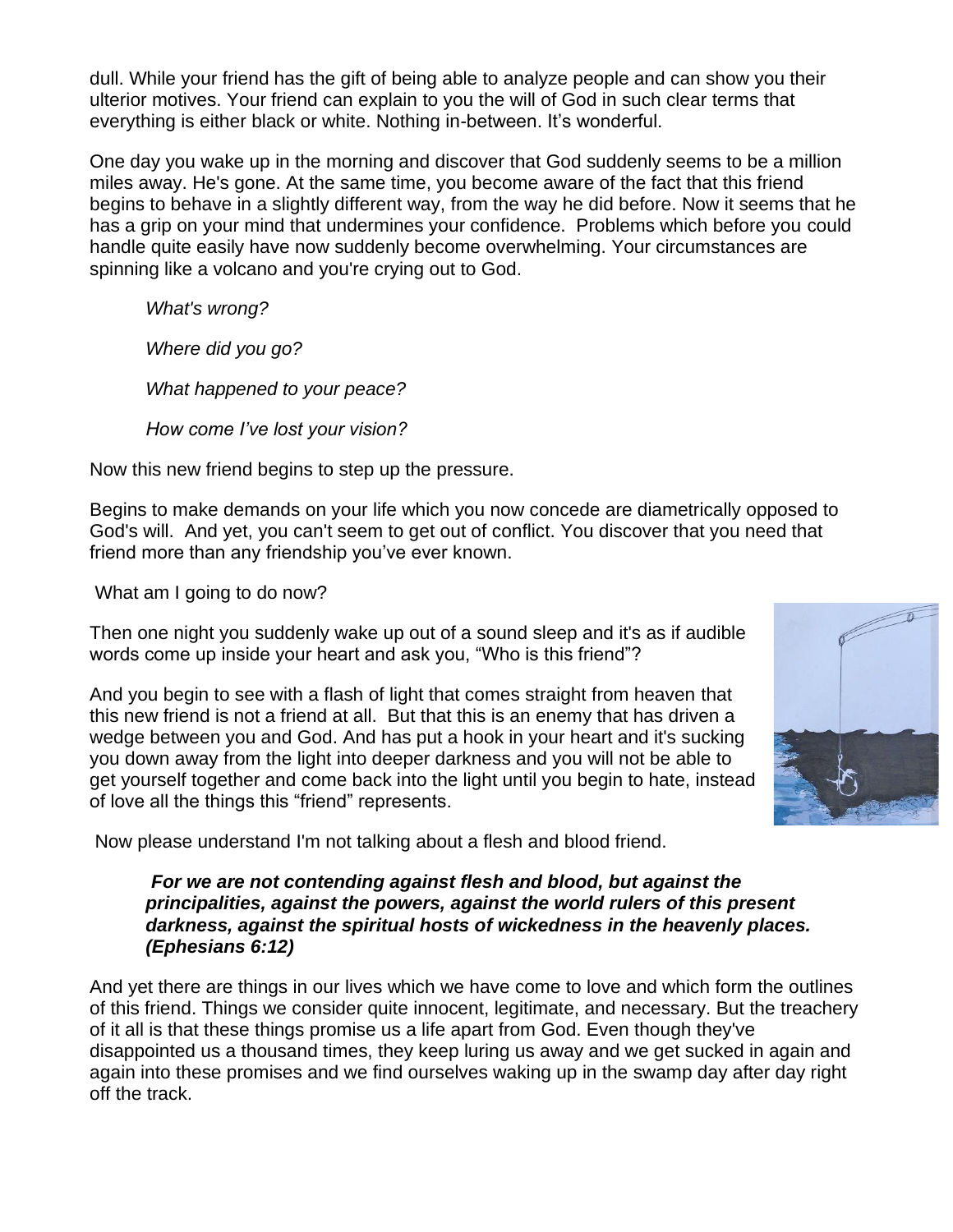And we will continue to be lured and disappointed, lured and disappointed, anxious, afraid, upset, confused until we learn to deal with this friend, not with indifference, not with tolerance, but with absolute passionate hatred.

## **We have to learn that there is a place for hatred.**

Look at our Lord. It was wonderful the way our Lord loved Peter. He loved this blustering man, he loved him. How our Lord's heart began to just well up with joy when Peter got hold of the vision… *"You are the Christ, the Son of the living God."* But minutes later, as Jesus begins to explain what it means to be the Christ, the son of the living God. This is going to bring suffering, a cross, death, shame. And Peter comes back with a prosperity gospel. *"This is never going to happen to you, Lord! God forbid"!* Jesus returns words to Peter that are unmitigated hatred not against Peter, but against that which is inspiring Peter. *Get behind me, Satan! You are a hindrance to me; for you are not on the side of God, but of men."* 

And while Jesus tolerates, welcomes, accepts all kinds of sin in the sinner and takes them as they are, once the sinner claims that he has turned from sin to God, Jesus absolutely refuses to tolerate the lie that you can have God and self, or God and mammon. You're either going to hate the one and love the other or you're going to cling to the one and despise the other.

## **You can't have them both.**

And it becomes extremely necessary in our life with God and in our labors in the vineyard that we learn to take this vague toleration of all kinds of crud in our lives, and turn it into hatred.

Lord, show us those things which are getting in the way and dragging us back and *teach us what it means to hate these things; with a passion….clear, unmixed, and continuous.*



**Without being suicidal or morbid, we need to learn to hate our life in this world.**

*He who loves his life loses it, and he who hates his life in this world will keep it for eternal life. So then, brethren, we are debtors, not to the flesh, to live according to the flesh— for if you live according to the flesh you will die, but if by the Spirit you put to death the deeds of the body (start to hate these things) you will live. (Romans 8:12-13)*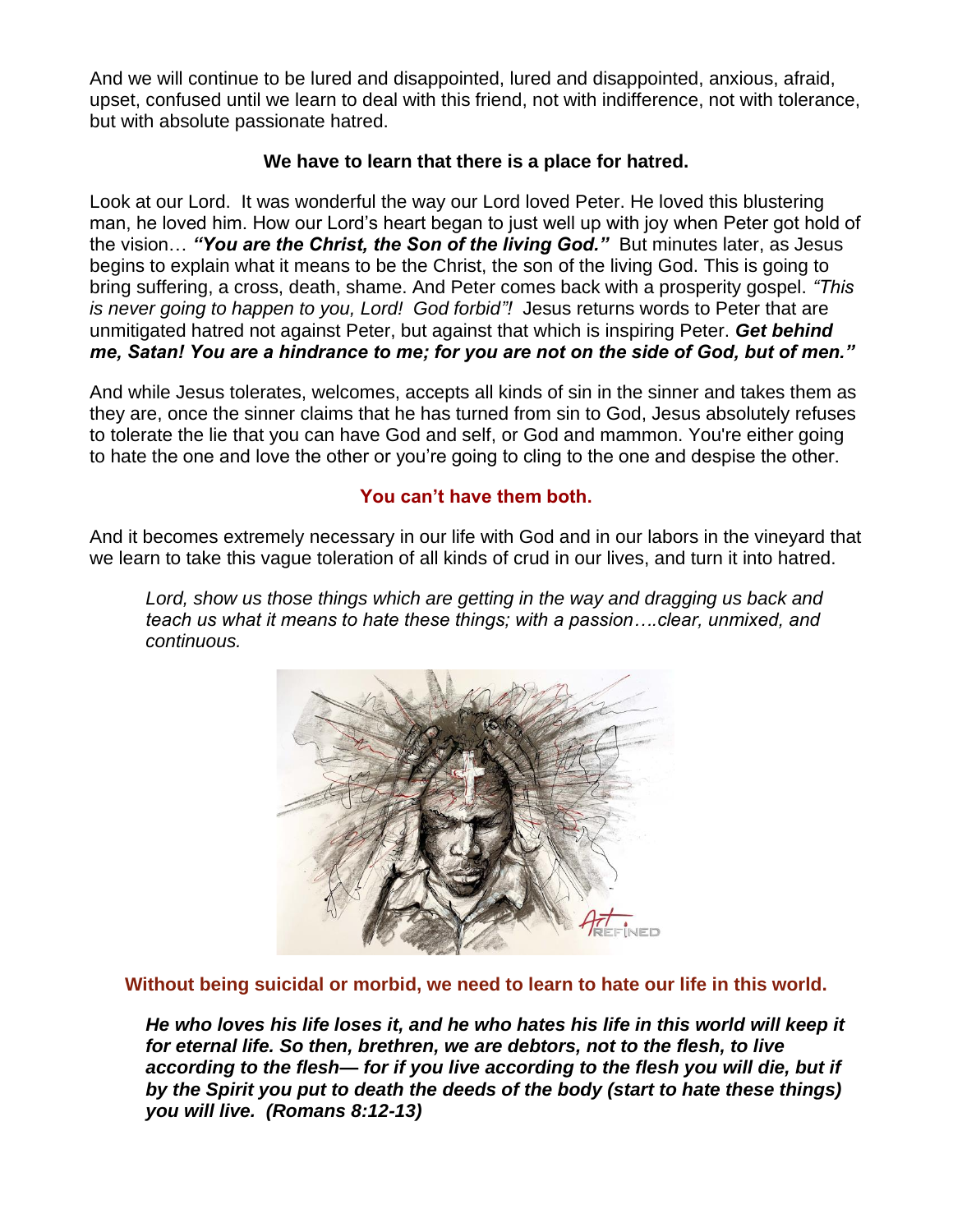The Israelites would never have left Egypt. They'd been there forever if they hadn't been brought to the place where they started to hate their life in Egypt. By bringing them into the place where they began to hate their life in Egypt, they were then driven by this hatred of their lives in Egypt to follow Moses out across the Red Sea into the wilderness and unto the land which God had prepared for them.

And we need to begin to see the life that we have in this world is an abomination, it's sick, it's pale and it's repulsive compared with five seconds of divine peace….Even if we're prospering as they say on Christian television. Even if we're doing well, and our circumstances are going great.

*-Lord! Show us this. Shape us up. Strip us down. Bring us to the place where we truly begin to appreciate the life that you bought for us on that cross.*

*-Lord, bring me to the place where I utterly despise anything that tempts me to get comfortable here in Egypt; that I may continue to move toward that Promised Land.*



## **Secondly, we need to learn to hate with a passion, anything that promises us life apart from God, particularly mammon.**

## *"No one can serve two masters; for either he will hate the one and love the other, or he will be devoted to the one and despise the other. You cannot serve God and mammon. (Matthew 6:24)*

And all over the place in Christian circles people are being told in a thousand subtle ways that you can serve God and Mammon. You can't. You can't!

If we want to serve God and if we really want to love God and walk with him with all our hearts and minds, and soul, and strength then we have to learn to hate those things that offer us a substitute for God. This is particularly true of mammon. That is money, and things that money can buy. Now of course we need money. All of us have to pay our bills we have to pay off that car and make payments on that house. Or we have to pay our rent and buy our groceries. But, how often mammon become that friend that promises us security. Mammon seems to understand us and gives us that feeling of wellbeing.

*God help us to see what this unguarded friendship with mammon is doing to our inner life. And to begin to do something about that!* 

*God help us to hate the lust of the flesh, the lust of the eye, the pride of life.*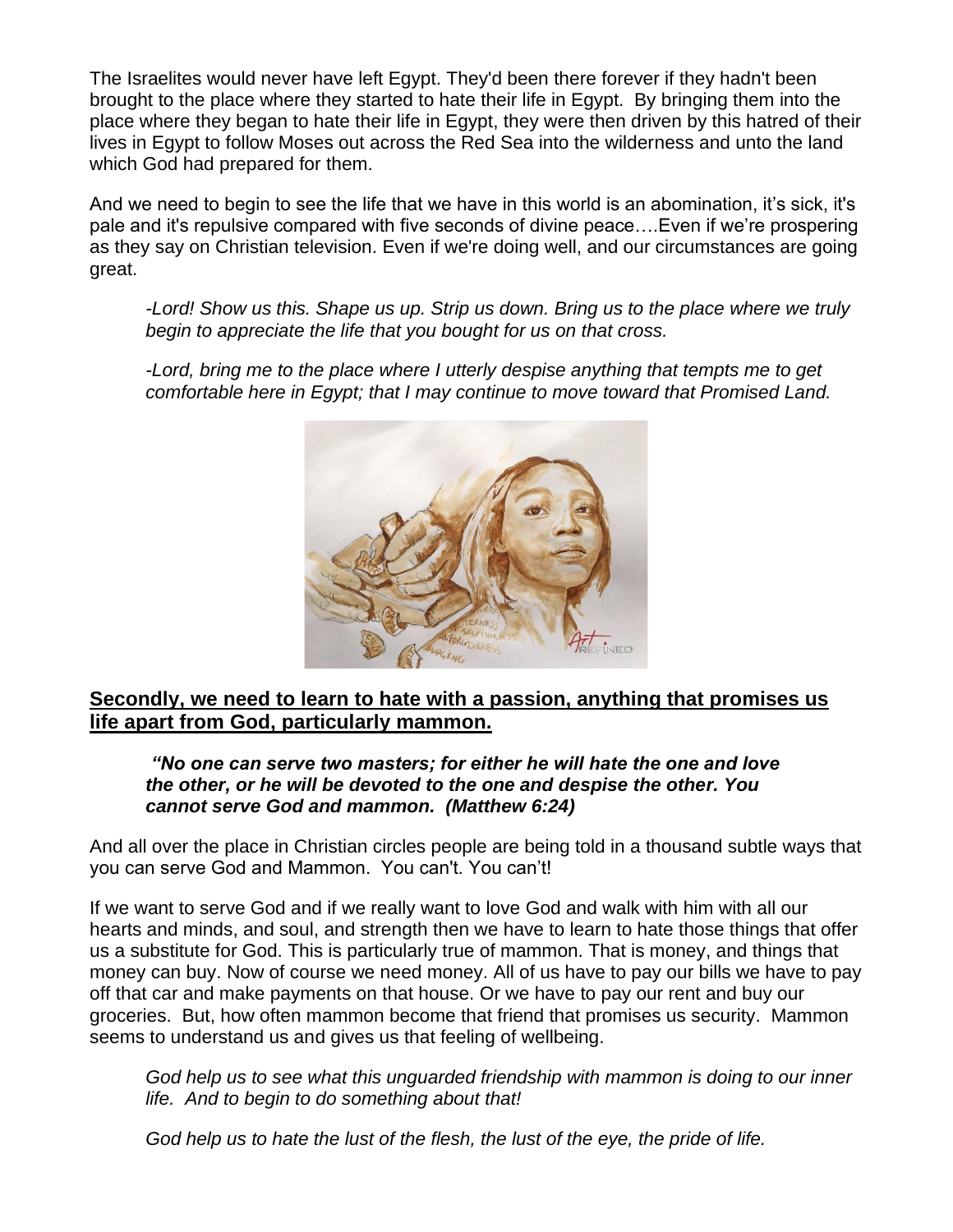Once, downtown a fellow came up to me and we started to talk and he was feeling quite good. And he pointed to a bottle in his pocket and he says, "See that? That's my God". What he was doing was pointing to his friend, his false friend that was making a mockery of his life and will continue to do that until he learns to hate that friendship. Oh, I'm sure there are moments when the same man will say, "See that? That's my enemy. I hate that!" But it won't mean a thing until that hatred is real. You know, sometimes a person involved in an adulterous relationship will say, "I hate it. I hate this person," but until they jump out of bed and run and take everything with them, their hatred isn't true. And this man is no different from the rest of us who may not have bottles in our pockets. But we have that false friend either in our pockets, in our garage, in our bank, in our bed, in our refrigerator, or just in our head. Whatever it is, we have to see where the false friend is and push it away with a passion.

## **Finally, we need to learn to hate the little sins, and the little lies.**

## *Catch us the foxes, the little foxes, that spoil the vineyards. (Song of Solomon 2:15)*

We need to see what these little foxes are doing to our lives. They are devastating us and we don't even realize it until we begin to open our eyes and understand what's going on in here and so hate what they're doing that we drive them out.

- -The little twisting of the truth
- -The little escape into fantasy
- -The little indulgence of my ego, or of my flesh
- -That little habit that seemed so innocent and yet, it holds me with a grip of iron

Until I begin to see what this is doing to me and undercover it and look at it for what it is and hate it with a passion…I will remain in bondage.

People like to be inspired with positive things to make them feel good. I am Sorry. I'm sure that there are many who are bored by this whole idea. I can't help that. But anybody who's serious about walking with God will know that this is an area where they really have to do something.

*Truly, truly, I say to you, unless a grain of wheat falls into the earth and dies, it remains alone; but if it dies, it bears much fruit. (John 12:24)*